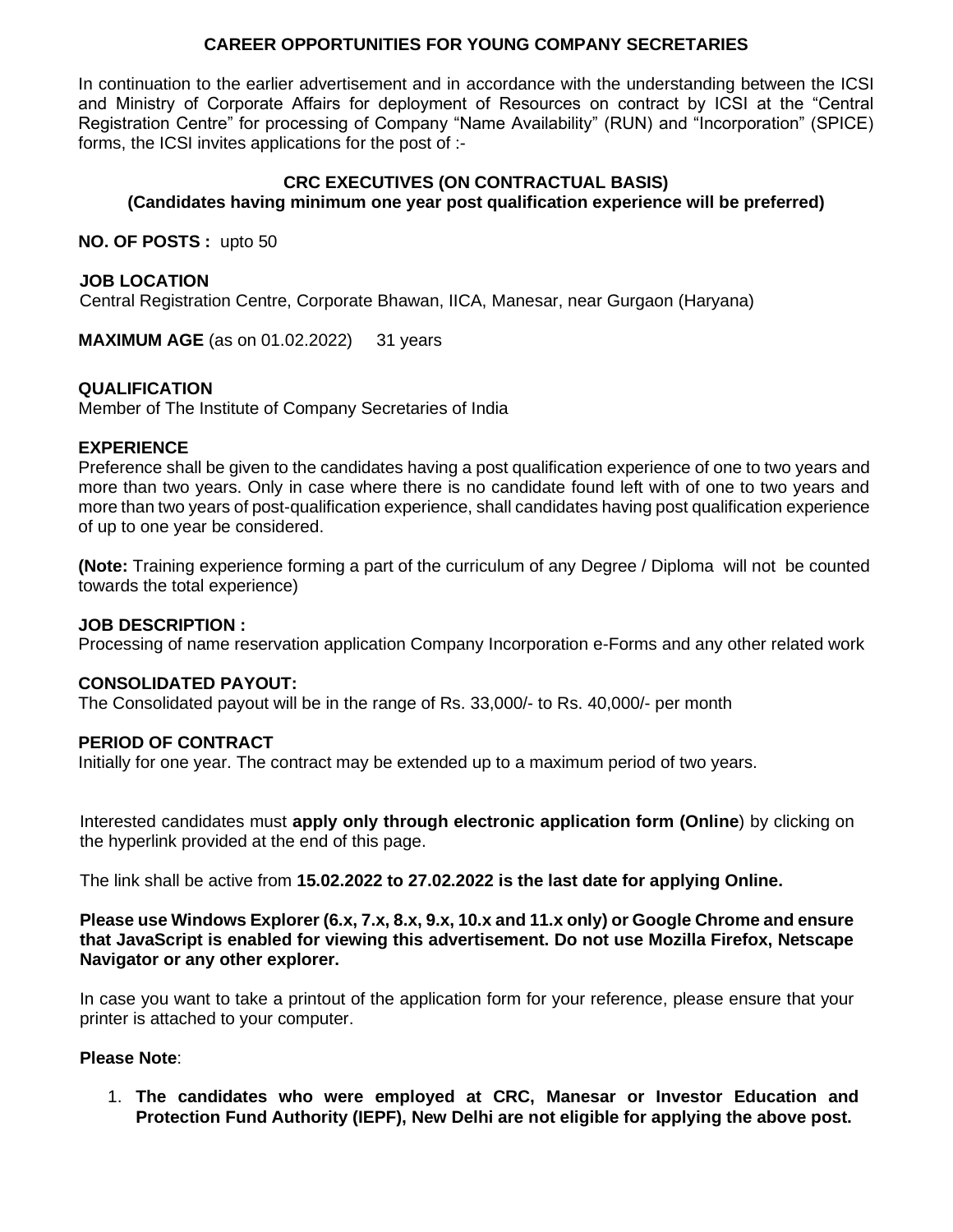- 2. Before applying for the above post(s) the candidates should satisfy themselves regarding eligibility criteria required for the said post(s).
- 3. **The Cut Off date for all purposes (including Age, Qualifications & Experience etc.) for the above post is 01.02.2022**

# **CLOSING DATE FOR SUBMISSION OF ONLINE APPLICATION : 27 th February,2022**

| $\mathbf{1}$   | Before applying for the above post(s) the candidates should satisfy themselves regarding<br><b>ELIGIBILITY CRITERIA required for the said post.</b> In case it is found at any stage of recruitment<br>that an applicant does not fulfill Eligibility Criteria and/ or that he has furnished any incorrect / false<br>information / certificate(s)/ documents or has suppressed any material fact(s), his/her candidature<br>will stand cancelled. Even if any of these shortcomings is/ are detected after engagement, his/her<br>contract is liable to be terminated. Applicants must fill the online Form very carefully.<br>Applications which are incomplete or vague (i.e. details relating to qualifications / experience etc.)<br>or applications not in the prescribed format will be rejected, hence candidates are advised to ensure<br>that all the relevant fields mentioned in the on-line Resume Form are duly completed in all respects. |
|----------------|----------------------------------------------------------------------------------------------------------------------------------------------------------------------------------------------------------------------------------------------------------------------------------------------------------------------------------------------------------------------------------------------------------------------------------------------------------------------------------------------------------------------------------------------------------------------------------------------------------------------------------------------------------------------------------------------------------------------------------------------------------------------------------------------------------------------------------------------------------------------------------------------------------------------------------------------------------|
| $\overline{2}$ | Candidates should have a valid e-mail address and are advised to check their mail regularly<br>for any information regarding further Selection Process. In case, a candidate does not have a<br>valid personal email address, he/she should create his/her new email address before applying<br>Online. "ICSI" reserves the right to communicate with the applicant through e-mail and not by post.                                                                                                                                                                                                                                                                                                                                                                                                                                                                                                                                                      |
| 3              | All candidates are requested to take a printout of their online forms and keep it with them for future<br>reference. However, they are requested not to send the hard copy of their online application<br>Form/ CV's /Certificates to the Institute. The original documents would be required for<br>verification at a subsequent stage. Candidates may take out the print out in token of acceptance<br>of on-line applications & no separate acknowledgement to the effect would be sent.                                                                                                                                                                                                                                                                                                                                                                                                                                                              |
| 4              | All the applicants applying on the ICSI portal should send their bio data to<br>cs.crcjobs@gmail.com mentioning the hyperlink of online applications.                                                                                                                                                                                                                                                                                                                                                                                                                                                                                                                                                                                                                                                                                                                                                                                                    |
| 5              | The percentage obtained in various degrees/ diplomas should be rounded off to the lower whole<br>number. For eg. 49.3% or 49.8% should be entered as 49% & not as 50%. In case grades are<br>awarded, they should be converted to numerical equivalent percentages.                                                                                                                                                                                                                                                                                                                                                                                                                                                                                                                                                                                                                                                                                      |
| 6              | While Filling the Online Resume Form :-                                                                                                                                                                                                                                                                                                                                                                                                                                                                                                                                                                                                                                                                                                                                                                                                                                                                                                                  |
|                | 1. Don't enter Special Characters like ""/" / & etc.                                                                                                                                                                                                                                                                                                                                                                                                                                                                                                                                                                                                                                                                                                                                                                                                                                                                                                     |
|                | 2. Enter minimum Words / Characters while filling up the University Name/ Specializations/<br>Major Responsibilities/ Address / Board & School Name / etc.                                                                                                                                                                                                                                                                                                                                                                                                                                                                                                                                                                                                                                                                                                                                                                                               |
|                | 3. Upload a resume file which does not exceed 100 KB.                                                                                                                                                                                                                                                                                                                                                                                                                                                                                                                                                                                                                                                                                                                                                                                                                                                                                                    |

# **GENERAL CONDITIONS**

|   | The selected candidates shall undergo an orientation programme which will equip them to get<br>acquainted and to perform the functions of CRC.                |
|---|---------------------------------------------------------------------------------------------------------------------------------------------------------------|
|   | Engagement will be on full working day basis and their place of work shall be Central Registration<br>Centre, Corporate Bhawan, IICA, Manesar, Haryana        |
| 3 | The Contract would be purely of temporary (non-official) nature and the Contract can be terminated<br>at any time by the ICSI, without assigning any reasons. |